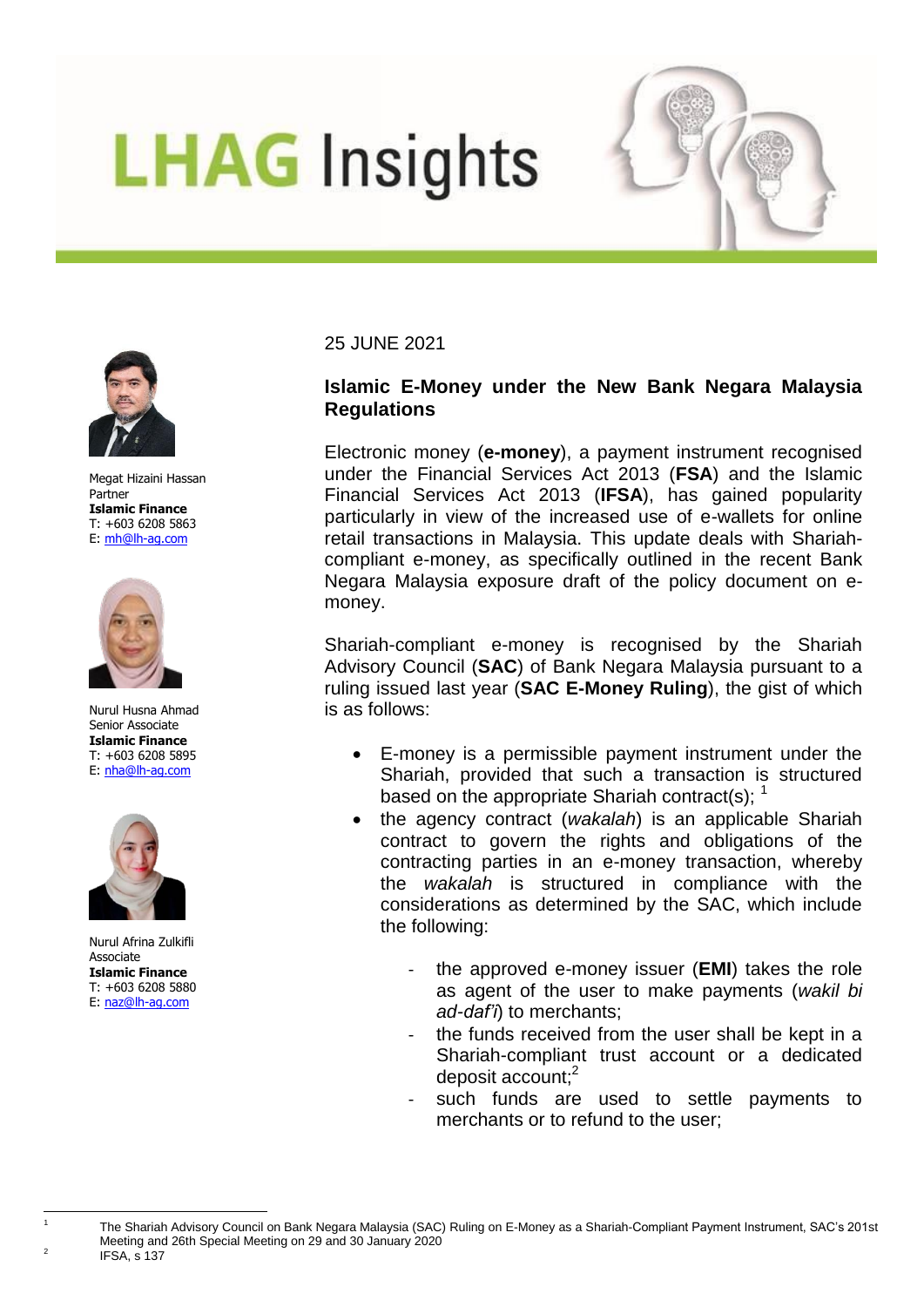the EMI is also allowed to invest the funds received from the user and subsequently utilise any return generated from the investment as this is regarded as a loan (*gard*) given from the user to the EMI.<sup>3</sup>

## **Recent Electronic Money Exposure Draft by BNM**

On 11 June 2021, Bank Negara Malaysia (**BNM**) issued an Electronic-Money Exposure Draft (**E-Money Exposure Draft**) as part of its continuous effort to safeguard the interest of e-money users and to ensure that e-money is a safe and a reliable payment instrument. It is intended to replace the existing guidelines on e-money issued by BNM in 2008. The E-Money Exposure Draft also deals with Shariah-compliant e-money, which it defines as:

> "… a designated Islamic payment instrument that is structured based on appropriate Shariah contracts, whether tangible or intangible, that stores funds electronically in exchange of funds paid to the issuer and is able to be used as a means of making payment to any person other than the issuer".

### *Shariah governance requirements under E-Money Exposure Draft*

Part B of the E-Money Exposure Draft sets out a list of comprehensive requirements for an EMI to establish adequate governance arrangements which are effective and transparent to ensure the integrity of its e-money scheme. An EMI that offers Shariah-compliant e-money (**Shariah EMI**) needs to ensure compliance (among others) with the following Shariah governance requirements:

- compliance with Shariah: such Shariah EMI must comply with the SAC E-Money Ruling and the relevant Shariah standards as issued by the BNM; $<sup>4</sup>$ </sup>
- Shariah responsibility of the board of directors and senior management: the Shariah EMI's board shall ensure overall Shariah compliance of the Shariahcompliant e-money, while the Shariah EMI's senior management shall ensure that the operationalisation of the Shariah-compliant e-money complies with the Shariah at all times:<sup>5</sup>
- appointment of Shariah adviser: a Shariah EMI must appoint a qualified Shariah adviser who will be responsible for providing objective and sound advice to ensure the Shariah EMI complies with Shariah principles at all times.<sup>6</sup> Such an adviser can take the form of an individual, a company or an existing Shariah committee within its group affiliate with

 $\overline{a}$ 

 $\frac{3}{4}$  Paragraph 10.2 of the Guideline on Electronic Money issued by BNM dated 31 July 2008

 $^{4}$  Paragraph 12.1 of the E-Money Exposure Draft

 $5$  Paragraphs 12.2 and 12.3 of the E-Money Exposure Draft

<sup>6</sup> Paragraph 12.4 of the E-Money Exposure Draft